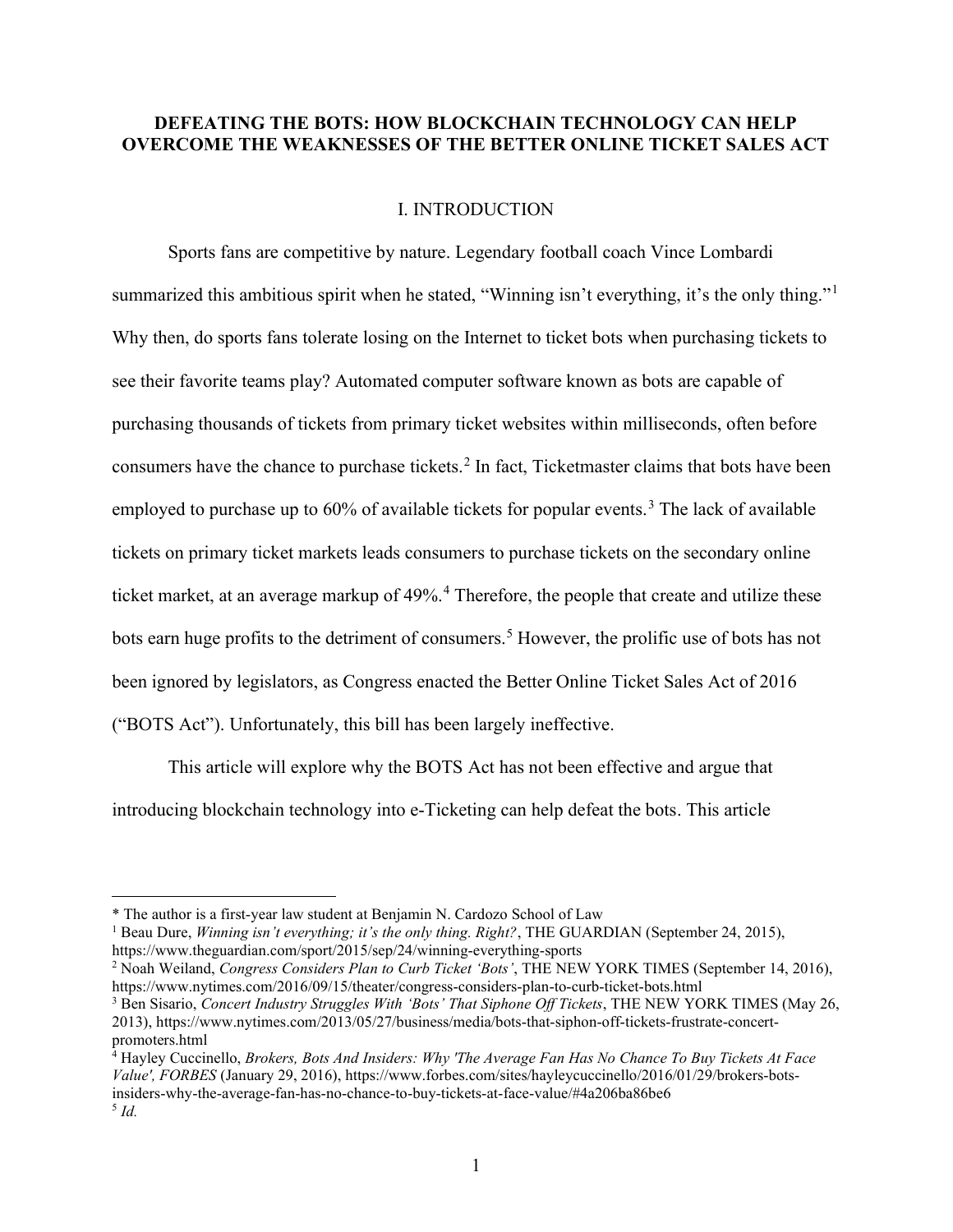recommends two amendments that could strengthen the BOTS Act by compelling ticket companies to adopt measures that will achieve the same results in e-Ticketing that blockchain technology is capable of accomplishing.

### II. A BRIEF HISTORY OF BOTS

Ken Lowson's FBI indictment demonstrates that he was not an ordinary ticket scalper. Lowson claims that his company, Wiseguys, invented ticket bot software in the late 90's or early 2000's.<sup>6</sup> Before he utilized the Internet to automate his scalping business, Lowson's employees relentlessly called Ticketmaster's sales representatives to purchase tickets.<sup>7</sup> Then, Lowson hired a Bulgarian programmer who would change the e-Ticketing business forever. $8$ 

This Bulgarian programmer changed the industry by building tools that auto-completed Ticketmaster's drop-down menus and refreshed pages automatically, enabling software bots to rapidly purchase tickets online in mass quantities.<sup>9</sup> To prove how successful his software was, Lowson explained that his bots purchased approximately 900 out of the 1,000 tickets available on primary markets for the 2006 Rose Bowl.<sup>10</sup> After his bots completed the raid, Lowson reaped the rewards on the secondary market, where desperate consumers, who stood no chance against Lowson's bots on the primary market, severely overpaid for tickets.<sup>11</sup> According to an FBI indictment from 2010, Lowson's company generated over \$20 million in profit and purchased over one million tickets in a ten-year period.<sup>12</sup> Lowson's bot software became so popular that, in

 $6$  Steven Dubner, Why Is the Live-Event Ticket Market So Screwed Up? FREAKONOMICS (December 6, 2017), http://freakonomics.com/podcast/live-event-ticket-market-screwed/

 $^7$  Id.

 $8$  Id.

 $9$  Id.  $10 \; Id.$ 

 $11 \, Id.$ 

<sup>&</sup>lt;sup>12</sup> See United States v. Lowson, No. 10-114 (KSH), 2010 U.S. Dist. LEXIS 145647 (D.N.J. Oct. 12, 2010).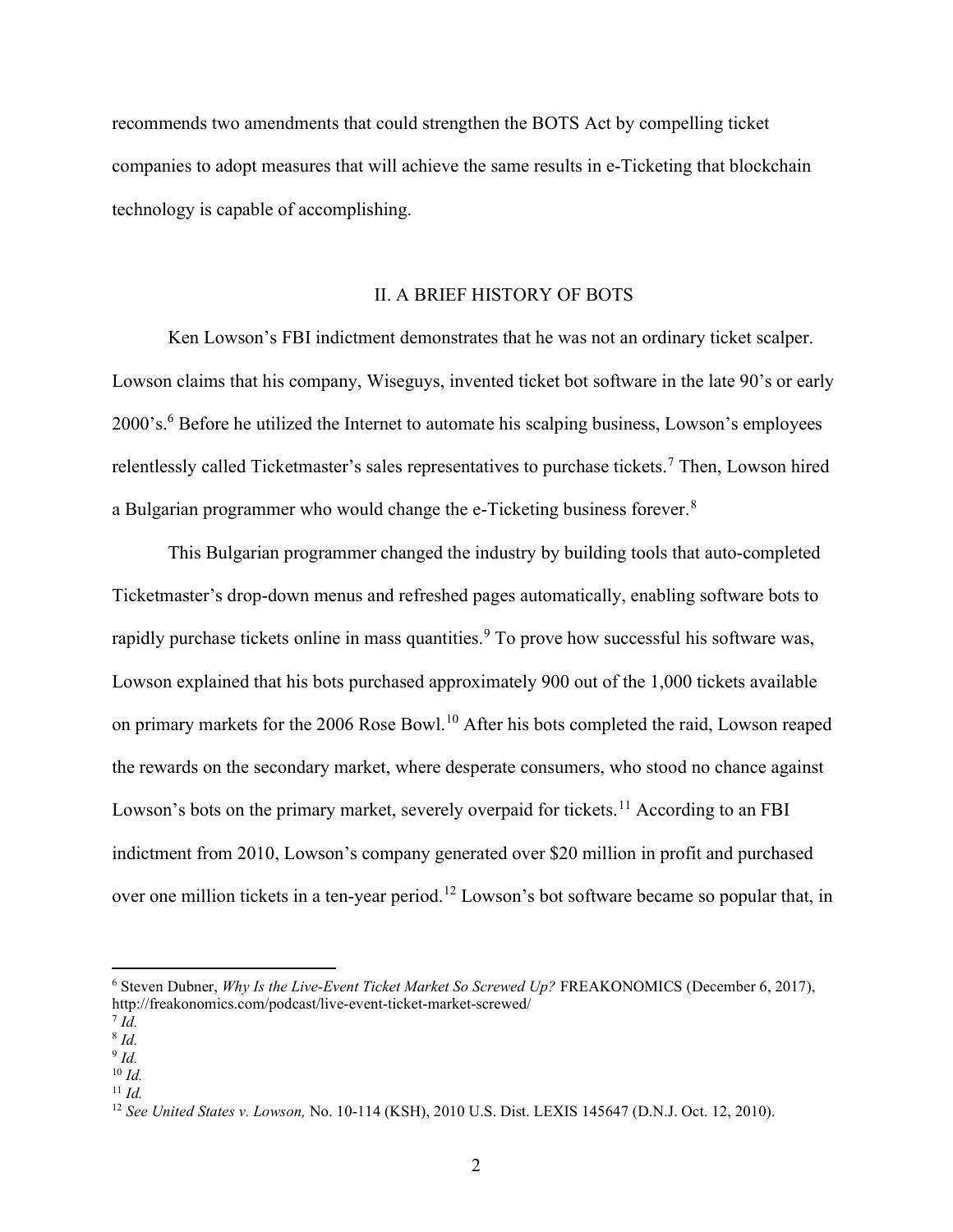2017, Ticketmaster claimed to have blocked five billion bot purchase attempts.<sup>13</sup> In 2012,

Ticketmaster released a statement claiming that bots "hammer our system and website, they substantially increase our technology costs, they anger our customers and they keep us from

building a direct relationship with fans."<sup>14</sup> In an effort to combat this practice, Congress passed

the BOTS Act of 2016.

## III. THE BOTS ACT AND ITS WEAKNESSES

## The BOTS Act of 2016 states:

…it shall be unlawful for any person--

(A) to circumvent a security measure, access control system, or other technological control or measure on an Internet website or online service that is used by the ticket issuer to enforce posted event ticket purchasing limits or to maintain the integrity of posted online ticket purchasing order rules; or

(B) to sell or offer to sell any event ticket in interstate commerce obtained in violation of subparagraph  $(A)$ ...<sup>15</sup>

 The BOTS Act was enacted to regulate the use of bots, and to protect consumers who purchase tickets on primary and secondary online ticket markets.<sup>16</sup> The statute attempts to prevent bots from purchasing tickets to events in excess of the purchasing limits posted by the ticket distributors.<sup>17</sup> The statute's definition of "event" includes sporting events in which the venue has a seating capacity over 200 people.<sup>18</sup> Subparagraph (B) prevents anyone from selling any ticket obtained through the measures specified in Subparagraph (A) on the secondary

<sup>&</sup>lt;sup>13</sup> Lindsay Maisland, *Why federal law hasn't stopped online ticket scalpers from cheating*, WGRZ (June 13, 2018), https://www.wgrz.com/article/news/nation-world/why-federal-law-hasnt-stopped-online-ticket-scalpers-fromcheating/507-563962209

<sup>14</sup> https://blog.ticketmaster.com/why-we-are-leading-the-fight-against-bots-and-you-should-too/

<sup>15</sup> BOTS Act S.3183, 114th Cong. (2016).

<sup>&</sup>lt;sup>16</sup> Robert McFadden, *The BOTS Act: A Small Step for Fankind When a Giant Leap is Needed*, 55 Washburn L.J. 427, 443.

<sup>&</sup>lt;sup>17</sup> Sammi Elefant, *Beyond the Bots: Ticked-Off Over Ticket Prices or the Eternal Scamnation?*, 25 UCLA Ent. L. Rev. 1, 6.

 $18$  *Id.*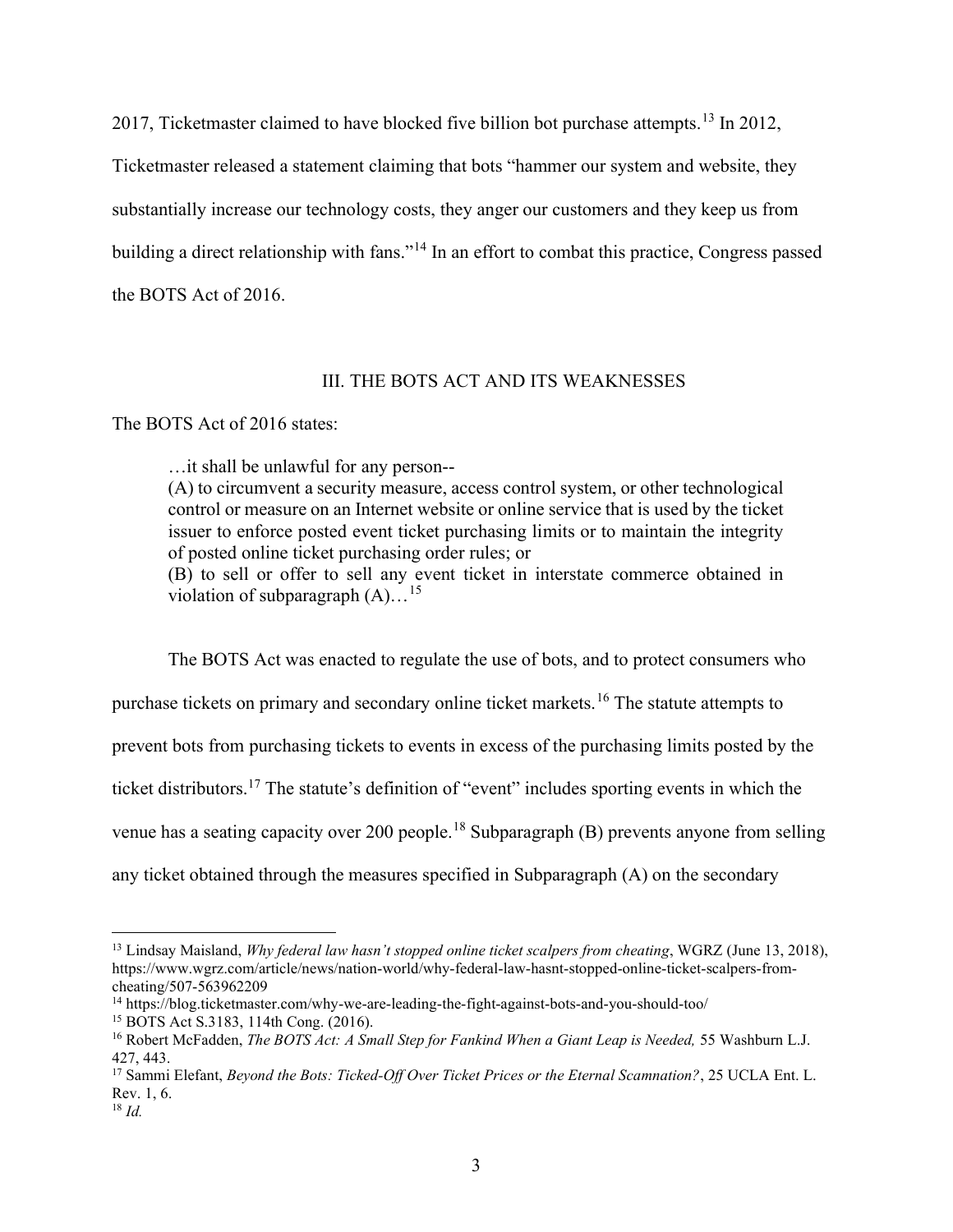market. Additionally, the BOTS Act gives the FTC enforcement power to take criminal and civil action against violators, who could be fined up to  $$25,000$ .<sup>19</sup>

Experts claim that the BOTS Act is narrowly defined and limited in enforcement power, which is why the FTC has yet to bring an action against any purported bot user.<sup>20</sup> First, it is difficult for United States law enforcement to actually locate foreign bot companies, as inexpensive bot software can be utilized from anywhere.<sup>21</sup> Therefore, Ken Lowson's Bulgarian programmer could operate bots from Bulgaria without substantiated fear of FTC enforcement. Second, it is difficult for the FTC to even learn of any foreign or domestic bot user unless ticket companies report suspicious activity.<sup>22</sup> This procedure is problematic because bots can actually increase ticketing companies' revenue, disincentivizing the reporting of suspected bots.<sup>23</sup> In fact, StubHub has never banned a suspected bot user.<sup>24</sup>

Primary ticketing companies, like Ticketmaster, generate revenue by charging service fees for each ticket sold, ranging from a 15% to 50% markup of the face value of the ticket.<sup>25</sup> Secondary market operators, like StubHub, also charge exorbitant service fees, <sup>26</sup> which has led teams like the Denver Broncos to encourage fans to only use the team's resale website.<sup>27</sup> Presently, Ticketmaster and StubHub are blended markets, meaning they operate *both* a primary

<sup>&</sup>lt;sup>19</sup> McFadden, *supra* note 16, at 444.

<sup>&</sup>lt;sup>20</sup> Rebecca Beitsch, *Despite Bans, Ticket-Buying Bots Still Snag the Best Seats*, PEW TRUSTS (February 2, 2018), https://www.pewtrusts.org/en/research-and-analysis/blogs/stateline/2018/02/02/despite-bans-ticketbuying-bots-stillsnag-the-best-seats

<sup>&</sup>lt;sup>21</sup> McFadden, *supra* note 16, at 434.

 $22$  Maisland, *supra* note 13.

 $23$  McFadden, *supra* note 16, at 449.

 $24$  Maisland, *supra* note 13.

<sup>&</sup>lt;sup>25</sup> David Randall, *Angry About Tickets? Here's Who To Blame*, FORBES (February 11, 2018), https://www.forbes.com/2009/02/11/ticketmaster-live-nation-tickets-concerts-business-

media\_0211\_tickets.html#730fd17c6300

 $^{26}$  Id.

<sup>&</sup>lt;sup>27</sup> McFadden, *supra* note 16, at 449.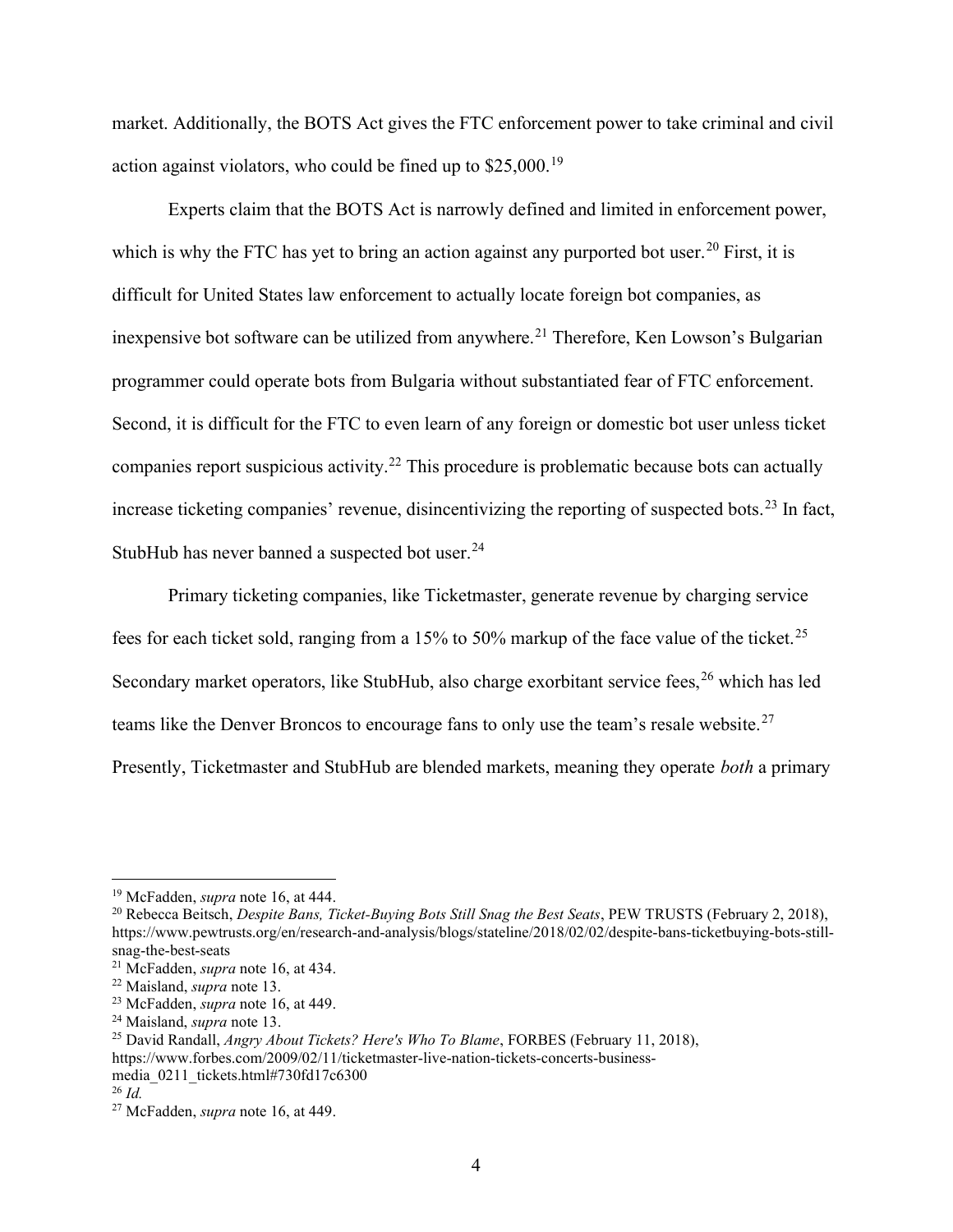and secondary ticket marketplace.<sup>28</sup> Blended market companies want tickets to be resold on their platform as many times as possible because they earn service fees from each transaction.<sup>29</sup> Since a bot will resell a ticket more often than a human, assuming that a human may buy the ticket and attend the event, blended markets threaten the mission of terminating bots.<sup>30</sup> Consumers have noticed the problems with these blended markets. In fact, a class action suit against Ticketmaster has been proposed, in which consumers claim that Ticketmaster's new "verified resale program" is merely another mechanism to collect more service fees.<sup>31</sup>

# IV: STATES BATTLE AGAINST BOTS

In addition to administering enforcement power to the FTC, the BOTS Act also gives enforcement power to state attorney generals.<sup>32</sup> Fifteen states have enacted or proposed anti-bot legislation, but New York appears to be the only state actually fighting bots.<sup>33</sup> In fact, New York has reached settlements, totaling \$4.19 million, with companies who employed bots.<sup>34</sup> However, it will become more difficult for states and ticketing companies to identify bot companies as the software becomes more advanced. The solution to identifying bots lies within blockchain technology.

 $^{28}$  StubHub Launches a Revolutionary New Ticketing Platform for Rights Holders, BUSINESS WIRE (February 8, 2016), https://www.businesswire.com/news/home/20160208005940/en/StubHub-Launches-Revolutionary-New-Ticketing-Platform-Rights

<sup>&</sup>lt;sup>29</sup> McFadden, *supra* note 16, at 449.

<sup>30</sup> Id. at 449.

<sup>&</sup>lt;sup>31</sup> Corrado Rizzi, Class Action Lawsuit Alleges Ticketmaster, Live Nation Double Dip on Event Tickets with 'Verified Resale' Program, CLASSACTION.ORG (December 12, 2018), https://www.classaction.org/news/classaction-lawsuit-alleges-ticketmaster-live-nation-double-dip-on-event-tickets-with-verified-resale-program <sup>32</sup> BOTS Act S.3183, 114th Cong. (2016).

 $33$  Elefant, *supra* note 17, at 5.

<sup>&</sup>lt;sup>34</sup> Maisland, *supra* note 13.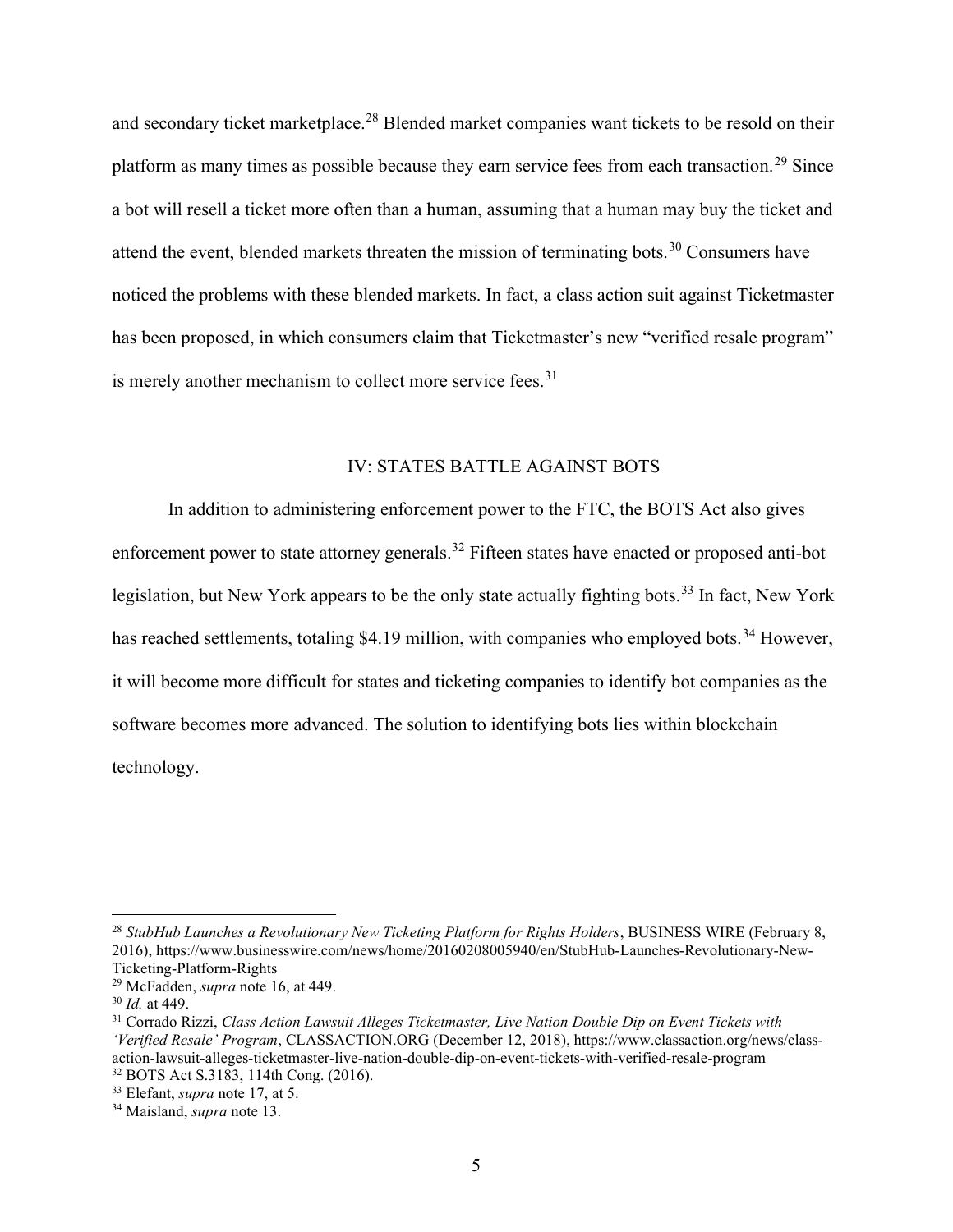#### V: THE BENEFITS OF INTRODUCING BLOCKCHAIN INTO E-TICKETING

Before describing how the use of blockchain can drastically improve the goals of the BOTS Act, it is important to establish what blockchain is. A blockchain is a digital ledger that contains records of economic transactions.<sup>35</sup> Simply, blockchain is a way to store and record data.<sup>36</sup> Each block is unique and traceable because it contains the date, time, dollar amount of a purchase, information about the purchaser, and a unique identifier.<sup>37</sup> In order for a block to be added to the blockchain, it must be verified by a web of computers that meticulously keeps track of the digital ledger.<sup>38</sup> Blockchain's key feature is that information is stored chronologically, meaning that every additional block is placed at the end of the chain.<sup>39</sup> If anybody attempts to alter the information of any singular block in the chain, the unique identifier of that block changes, which in turn alters the identifier of the previous block, and so on.<sup>40</sup> Since thousands of computers keep track of the digital ledger, no user can modify the ledger without being identified and traced. $41$ 

Blockchain was originally used for cryptocurrencies, but it is being introduced into e-Ticketing.<sup>42</sup> Ticketmaster has already purchased a blockchain company, though it is unclear how they plan on implementing its technology.<sup>43</sup> One company, UTIX, explained how blockchain

 $39$  Id.

42  $Id$ 

<sup>&</sup>lt;sup>35</sup> Luke Fortney, *Blockchain, Explained*, Investopedia (February 10, 2019),

https://www.investopedia.com/terms/b/blockchain.asp

 $36 \overline{Id}$ .

 $37$  Id.

 $38$  Id.

 $^{40}$  Id.  $41$  Id.

<sup>&</sup>lt;sup>43</sup> Variety Staff, Ticketmaster Acquires Blockchain Ticketing Company Upgraded, Variety (October 18, 2018), https://variety.com/2018/biz/news/ticketmaster-acquires-blockchain-ticketing-company-upgraded-1202984750/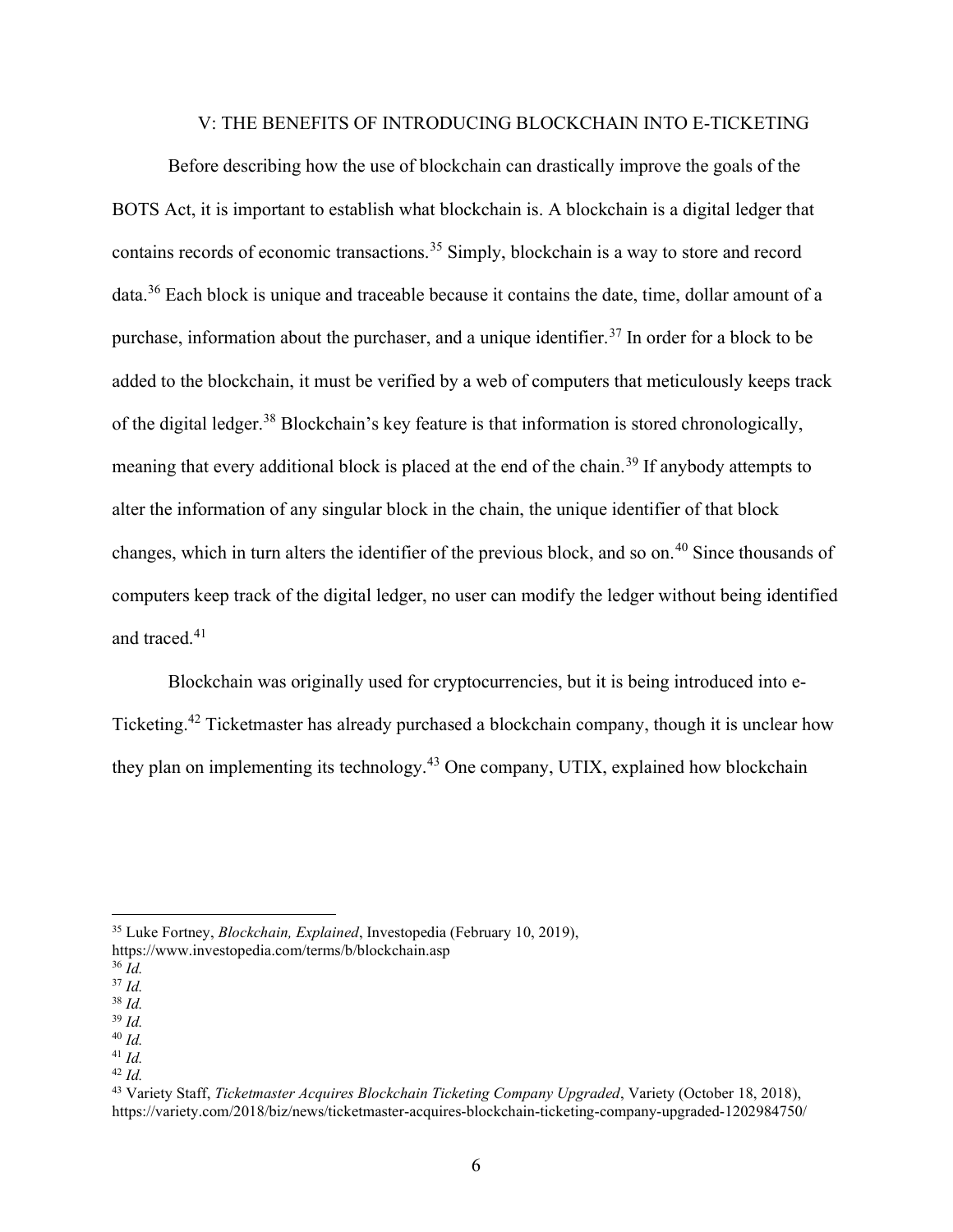could be utilized in e-Ticketing,<sup>44</sup> and the following sample process exhibits how a ticketing company like Ticketmaster could combine UTIX's concepts with current blockchain capabilities.

Every person who wishes to attend an event will need to sign up for an account on Ticketmaster and provide personal information such as an email address, phone number, and even photo identification.<sup>45</sup> After Ticketmaster verifies the account's information, the user will receive a digital wallet.<sup>46</sup> For every new event, Ticketmaster will create unique tickets in the form of non-fungible tokens.<sup>47</sup> Only the person who has that token, or ticket, in their digital wallet, can enter the event.<sup>48</sup> Due to the uniqueness of each ticket, they will become impossible to replicate or counterfeit.<sup>49</sup> These tickets/tokens will be stored on Ticketmaster's blockchain, where a network of computers can track the ledger for each event.<sup>50</sup> Ticketmaster's database will create a new block every time a purchaser buys a ticket on their primary market.<sup>51</sup> Each time that ticket is sold on a secondary market, a new block will be added to the end of that ticket's individual blockchain.<sup>52</sup> Each one of these unique tickets will require programmable logic in the form of a smart contract.<sup>53</sup> A smart contract can encrypt rules into a ticket's "electronic DNA," such as the ticket's maximum price.<sup>54</sup> For example, Ticketmaster can program a rule into a ticket for the Rose Bowl which states: "This ticket can never be sold for more than \$100." Once the

<sup>44</sup> Maxwell Mayhew et al., A Blockchain-Based Event Ticketing Protocol,

https://utix.io/assets/download/Utix%20Whitepaper.pdf

 $45$   $\dot{I}$ d. at 6.

 $46$  *Id.* at 6.

 $47$  *Id.* at 7.  $48$  *Id.* at 9.

 $49$  *Id.* at 5.

<sup>&</sup>lt;sup>50</sup> Fortney, *supra* note 35.

 $51$  Id.

<sup>52</sup>  $Id$ 

<sup>&</sup>lt;sup>53</sup> Maxwell, et al., *supra* note 44, at 7.

<sup>54</sup> Elefant, supra note 17, at 37.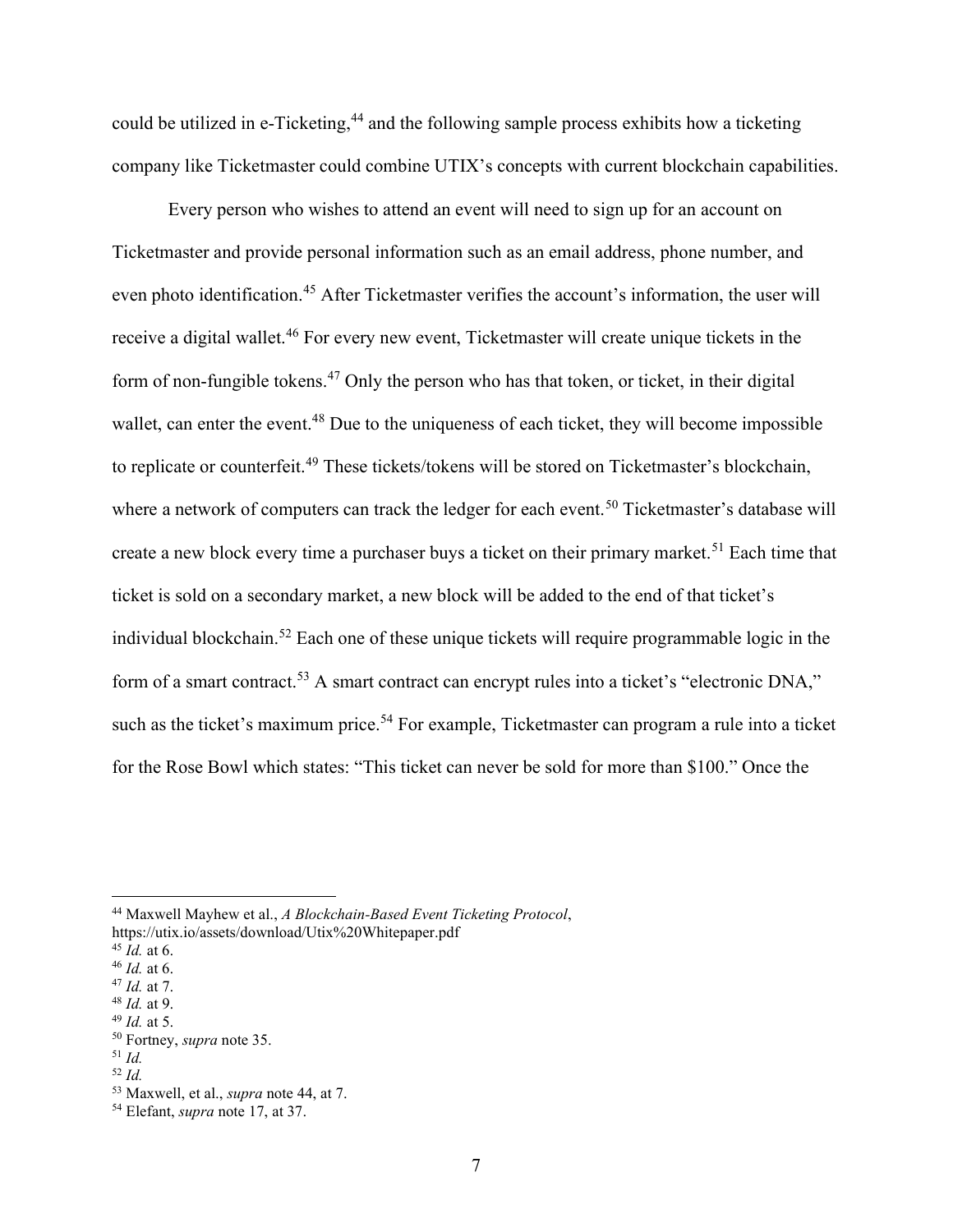rules are programmed into the ticket, they could never be altered or broken.<sup>55</sup> Therefore, no purchaser will be able to digitally break the ticket's rules.<sup>56</sup>

These features of blockchain technology protect consumers in a number of ways. First, if ticketing companies use smart contracts to set maximum resale values on tickets, bots will not be able to buy tickets at face value on primary markets and resell for significantly more on secondary markets.<sup>57</sup> Maximum resale values in sports is not unprecedented, as the New England Patriots revoke the tickets of any season ticket holder who is caught selling their tickets on secondary markets for profit.<sup>58</sup> An additional benefit of blockchain in e-Ticketing is that ticketing companies will be better equipped to identify which accounts may be bots, for it will be easy to track an account's purchase patterns and transaction activity.<sup>59</sup>

#### VI. RECOMMENDED POLICY CHANGES

 Legislators should amend the BOTS Act to compel ticketing companies to employ technology that achieves the same results as blockchain. For now, it is unlikely that Congress will force any private company to implement blockchain, since no legislation containing the word 'blockchain' has ever been passed.<sup>60</sup> For this reason, amendments should be proposed that achieve the same means of blockchain, without actually referencing blockchain. There are two amendments in particular that can immediately help consumers fight bots.

 $55$  Id.

<sup>56</sup> Id.

 $57$  Id.

<sup>58</sup> McFadden, supra note 16, at 440.

<sup>&</sup>lt;sup>59</sup> Niall O'Doherty, Guest Post: Battle Ticket Bots with Blockchain? Why Not?, Medium (February 22, 2017), https://medium.com/robin/guest-post-battle-ticket-bots-with-blockchain-why-not-cfc0edc70656. 60

https://www.congress.gov/search?q=%7B%22congress%22%3A%22116%22%2C%22source%22%3A%22legislati on%22%2C%22search%22%3A%22blockchain%22%7D&searchResultViewType=expanded.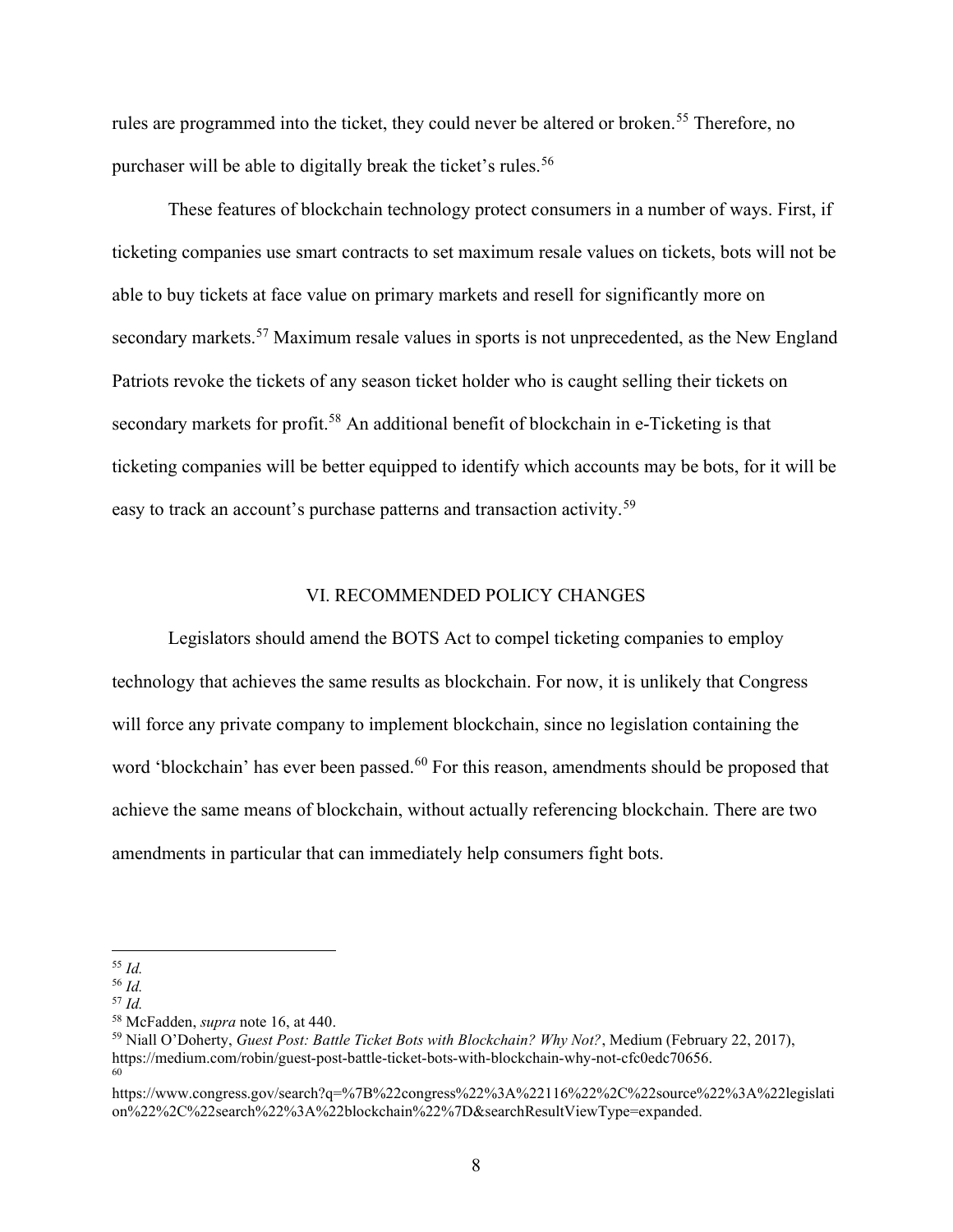The first amendment involves restricting the maximum resale value of certain tickets. Some states have already enacted restraints on the maximum resale value. For example, Michigan prohibits the reselling of any ticket above face value unless the venue grants permission.<sup>61</sup> However, this legislation is rather weak, since StubHub has gained the requisite permission from the largest venues in Michigan.<sup>62</sup> Thus, a potential amendment to the BOTS Act may state: "50% of tickets sold for sporting events on any online ticket market cannot be resold for more than face value.<sup>63</sup> Any ticket company that does not comply will be fined [X amount of dollars]." This amendment accomplishes crucial goals. First, it shifts the responsibility of monitoring and reporting suspected bot users to the ticketing companies. Second, the potential fine diminishes the revenue incentive that blended market ticketing companies have in not reporting bots. Additionally, ticketing companies will comply with this amendment to demonstrate to frustrated consumers that they are making good-faith efforts to reduce fees. Third, since only half of the tickets sold on primary markets in this scenario can be sold above face value, the maximum revenue for companies that use bots could decrease by 50%. Here, the easiest way to track that 50% of tickets are not resold above face value would be through blockchain, as ticketing companies can track a ticket's entire transactional history up until the moment the ticket holder enters the venue.<sup>64</sup>

A second amendment that could promote the use of blockchain in e-Ticketing is requiring purchasers to use multi-factor authentication when buying tickets online. Such an amendment could utilize the standard currently set forth in the Drug Enforcement Agency's Electronic

 $61$  Melissa Anders, Ticketmaster, StubHub policies come under scrutiny of Michigan lawmakers, MLive (August 10, 2012), https://www.mlive.com/business/2012/08/michigan\_lawmakers\_consumer\_gr.html.  $62$  Id.

 $63$  The 50% threshold was picked arbitrarily. The percentage can range anywhere from 0-100%.

<sup>64</sup> Elefant, supra note 17, at 38.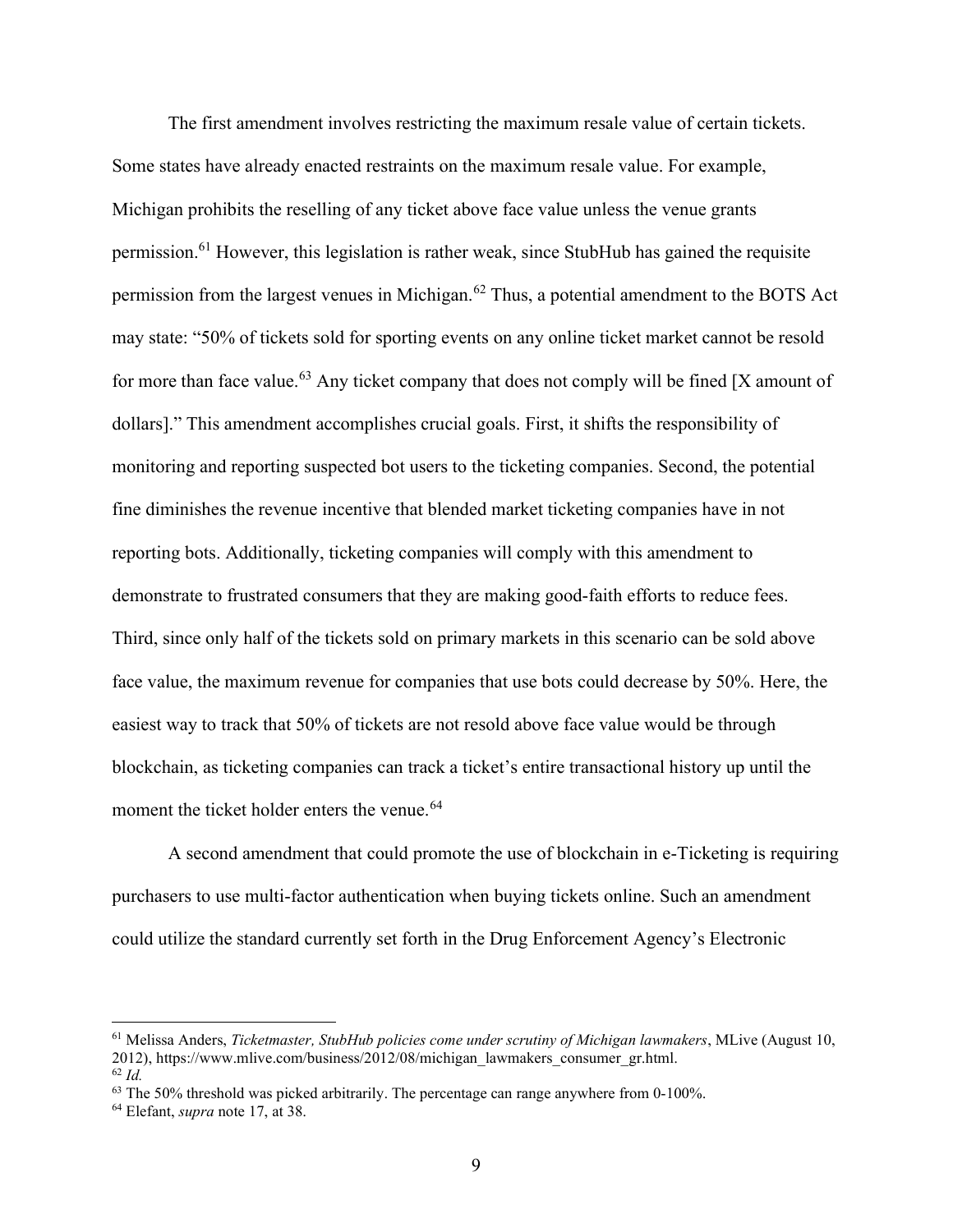Prescriptions for Controlled Substances law. Under Title 21 Code of Federal Regulations §1311.115, a doctor can only electronically prescribe a patient medication for a controlled substance by verifying the prescription through multi-factor authentication.<sup>65</sup> The statute defines multi-factor authentication as using two of the following three methods: something you know, something you have, and something you are.<sup>66</sup> For example, a password is something you know, a hard token is something you have, and a fingerprint is something you are.<sup>67</sup> If electronic prescription law could mandate that prescribers must use specific security measures, then surely the BOTS Act can be amended to require similar security.

Here, an amendment designed for the ticket industry could state: "In order to purchase a ticket on a primary ticketing company's website for an event, the ticketing company must require the purchaser to authenticate their acquisition using a protocol that utilizes multi-factor authentication." This amendment would strengthen the BOTS Act, since blockchain in e-Ticketing requires purchasers to set up accounts on primary ticketing companies' websites by submitting forms of identification such as email address, phone number, and photo identification. With multi-factor authentication, a user purchasing a ticket on a primary market website will have to use extra security measures to complete the purchase. One such scenario could involve the purchaser entering their account's password, followed by entering a one-time access code sent to their mobile device. This prevents rampant bot use in multiple ways. First, it will slow down the speed in which bots could purchase tickets on the primary markets, since the person using the bot will have to fulfill a second security measure, such as confirming the purchase on their smartphone. Second, these more intensive security measures will make it easier for

<sup>65</sup> See 21 C.F.R. § 1311.115.

<sup>66</sup> Id.

 $67$  Id.